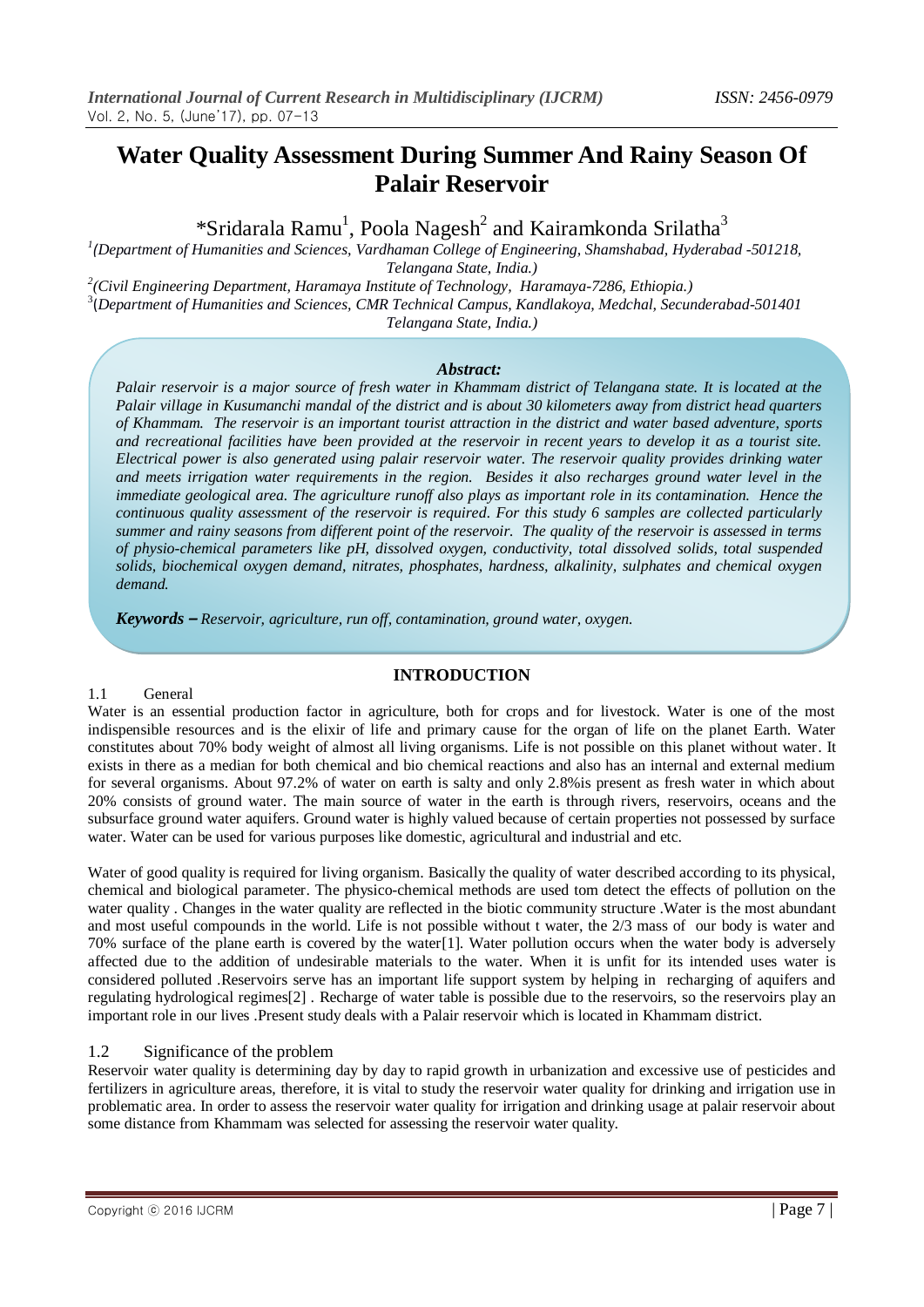1.3 Scope of study

In recent years environmental issues are become critical issues of the agenda of different forums of civil society in most of the countries .People are becoming more concerned about environmental issues like contamination quality and quantity of waste waters joining into the fresh water bodies of surface water bodies has become one of the priority tasks of local governments ,as the need for safe drinking water has become the top priority in both urban and rural areas.

#### 1.3.1 Objectives of the present studies

The main objective of the work is to assess the reservoir water quality for drinking, agriculture use and the factors affecting the water quality. In these aspects from Palair reservoir sample were collected and analysis for various parameters conducted.

#### **Palair reservoir it is located at**

Palair village, Kusumanchi mandal, Khammam district, Telangana state, India. latitude: 17°12'52.0"n+79°54'21.8"e longitude: 17°12'52.0"n+79°54'21.8"e

# **EXPERIMENTAL**

Materials

2.1 Glassware

ALL the glassware used in the present study was PYREX quality, manufactured by BOROSIL glassware Ltd, Mumbai. 2.2 Water:

Distilled water was used for all the experiments in the laboratory, with  $pH 7.0 - 7.2$  and electrical conductivity 10 mho / cm.

2.3 Chemicals:

Analytical reagent (AR) grade chemical were used for the present study.

2.4 Reagents:

Reagents were prepared form analytical grade chemicals, using double distilled water.

2.5 Equipment/instruments:

The instrument used for carrying out the present study included digital pH meters (MKVL systronics) for pH measurement and conductivity meters (systronics 304) for conductivity measurement, UV –visible spectrophotometer (analytikjean SPEKOL 1200), microscope (Olympus, USA), Kjeldhal assembly (kjel plus, India), hot air oven, muffle furnace, Hach –COD reactor for COD measurement , Laminar Air Flow (Clas, India) etc.

2.6 Methodology:

The water samples were collected from (summer and rainy session) six different sampling locations. The sample from each location is collected from three different depths viz surface, medium and bottom. The sample were analyzed for (26) parameters. The standard procedure of sampling techniques was followed for the sample collection and they were brought to the laboratory within a day.

2.7 Sample analysis:

After collection, the samples were transported to the laboratory and analyzed for physical, chemical and biological parameters according to standard method [3] . A brief detail of the method and equipment used in the study were given in table 1.

| S.NO             | Parameter             | Method                   | Instrument         |
|------------------|-----------------------|--------------------------|--------------------|
| 1.               | pH                    | Electrometric            | pH meter           |
| 2.               | Conductivity          | Electrometric            | Conductivity meter |
| 3.               | <b>TDS</b>            | Gravimetric              |                    |
| $\overline{4}$ . | Alkalinity            | Titration by H2SO4       |                    |
| 5.               | <b>Total hardness</b> | Titration by EDTA        |                    |
| 6.               | Ca hardness           | Titration by EDTA        |                    |
| 7.               | Mg hardness           | Titration by EDTA        |                    |
| 8.               | Chlorides             | Argentometric            |                    |
| $\overline{9}$ . | Turbidity             | Turbidimetric            | UV-visible         |
|                  |                       |                          | spectrophotometer  |
| 10.              | Sulphates             | Turbidimetric            | UV-visible         |
|                  |                       |                          | spectrophotometer  |
| 11.              | Phosphates            | Stannous chloride method | UV-visible         |
|                  |                       |                          |                    |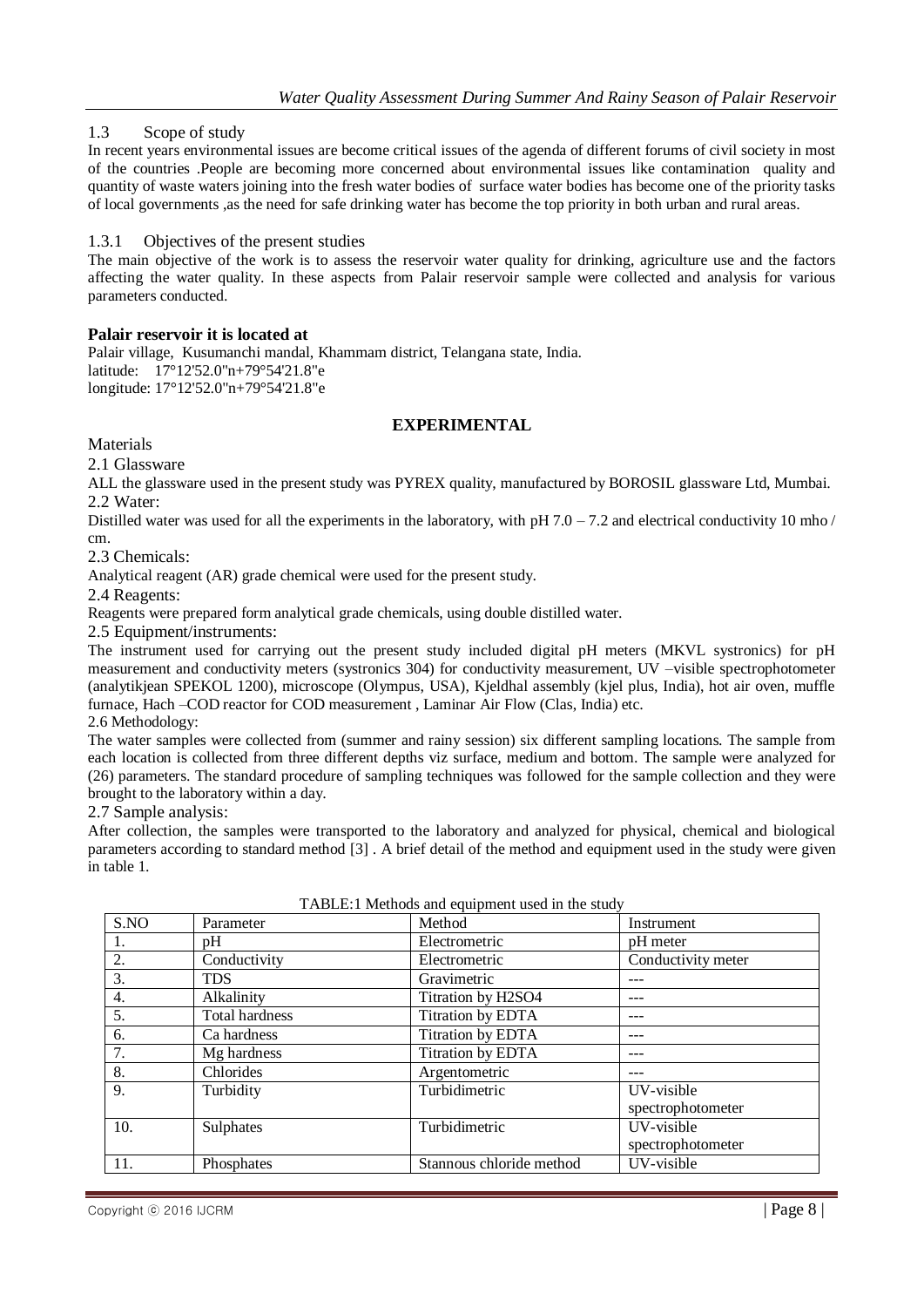*Water Quality Assessment During Summer And Rainy Season of Palair Reservoir*

|     |                  |                                 | spectrophotometer    |
|-----|------------------|---------------------------------|----------------------|
| 12. | <b>Nitrates</b>  | UV spectrophotometric           | UV-visible           |
|     |                  | Screening                       | spectrophotometer    |
| 13. | <b>Nitrites</b>  | Colorimetric method             | UV-visible           |
|     |                  |                                 | spectrophotometer    |
| 14. | Sodium           | Flame emission                  | Flame photometer     |
| 15. | Potassium        | Flame emission                  | Flame photometer     |
| 16. | <b>Total COD</b> | Digestion followed by titration | Reflux method        |
|     |                  | using FAS                       |                      |
| 17. | Dissolved COD    | Digestion followed by titration | Reflux method        |
|     |                  | using FAS                       |                      |
| 18. | Dissolved oxygen | <b>I</b> odometric              |                      |
| 19. | <b>BOD</b>       | 5 days incubation               | <b>BOD</b> incubator |
|     |                  | Followed by titration           |                      |

# **RESULT and DISCUSSION**

# 3.1 Physico-Chemical analysis:

The physico-chemical characteristics of water and sediment samples collected from the lack has been analyzed for different parameters physico-chemical, trace metal and microbiological and the result of these analyses are discussed below in detail the physical and chemical parameters evaluated are like pH, Dissolved oxygen (DO), conductivity, turbidity, total Dissolve solids (TDS), total suspended solids (TSS), biochemical oxygen demand (BOD), Nitrate, Phosphate, Hardness, Alkalinity, Sulphates, carbon dioxide (CO2), chemical oxygen demand (COD) and trace metals. Micro-biological analysis has been carried out along with the identification of flora and fauna present in the reservoir. The concentration obtained for various physicochemical parameters are given in table-2. The values are compared with the standard values given by BIS standards.

TABLE: 2 Physico-Chemical analysis of palair reservoir in summer and rainy season

| Parameter              | Sample-A1 |       | Sample-A2 |       | Sample-A3 |       |
|------------------------|-----------|-------|-----------|-------|-----------|-------|
| Name                   |           |       |           |       |           |       |
|                        | Summer    | Rainy | Sumer     | Rainy | Sumer     | Rainy |
| pH                     | 7.1       | 7.5   | 7.2       | 6.9   | 7.0       | 7.1   |
| Conductivity           | 1055      | 1450  | 1470      | 1190  | 1195      | 985   |
| <b>DO</b>              | 1.2       | 2.1   | 1.3       | 1.5   | 1.3       | 1.9   |
| $\overline{\text{TS}}$ | 875       | 856   | 415       | 850   | 920       | 782   |
| <b>TDS</b>             | 850       | 755   | 806       | 751   | 827       | 724   |
| Alkalinity             | 280       | 315   | 320       | 275   | 255       | 235   |
| Total hardness         | 395       | 365   | 375       | 340   | 325       | 275   |
| Ca hardness            | 255       | 230   | 246       | 215   | 160       | 140   |
| Mg hardness            | 135       | 115   | 135       | 125   | 150       | 115   |
| Chlorides              | 180       | 165   | 155       | 185   | 210       | 215   |
| Sulphates              | 75        | 65    | 58        | 62    | 65        | 55    |
| Phosphates             | 1.5       | 1.5   | 1.6       | 1.7   | 1.2       | 1.1   |
| <b>Nitrates</b>        | 35        | 36    | 37        | 39    | 34        | 32    |
| Sodium                 | 175       | 185   | 195       | 160   | 190       | 185   |
| Potassium              | 32        | 42    | 41        | 50    | 36        | 32    |
| $\rm COD$              | 655       | 665   | 690       | 680   | 650       | 550   |
| <b>BOD</b>             | 140       | 135   | 132       | 125   | 146       | 143   |

# 3.1.1 pH:

The pH is the measure of the intensity of acidity or alkalinity and the concentration of hydrogen ion concentration. The adversely affect on skin and eye irrigation at acidic and basic condition [4]. The result showed in summer and rainy season that all of the samples ranged between 6.9 to 7.5 in rainy season and 7.0 to 7.2 in summer season. The sample A1 in rainy season has been found to be pH-7.5. pH of the reservoir water is within the acceptable limits.

# 3.1.2 Electrical conductivity:

Electrical conductivity is due the dissolved cation and anions of the water [5]. EC of the palair water sample has range from 1055-1470 us/cm in summer season and 985-1425 us/cm in rainy season.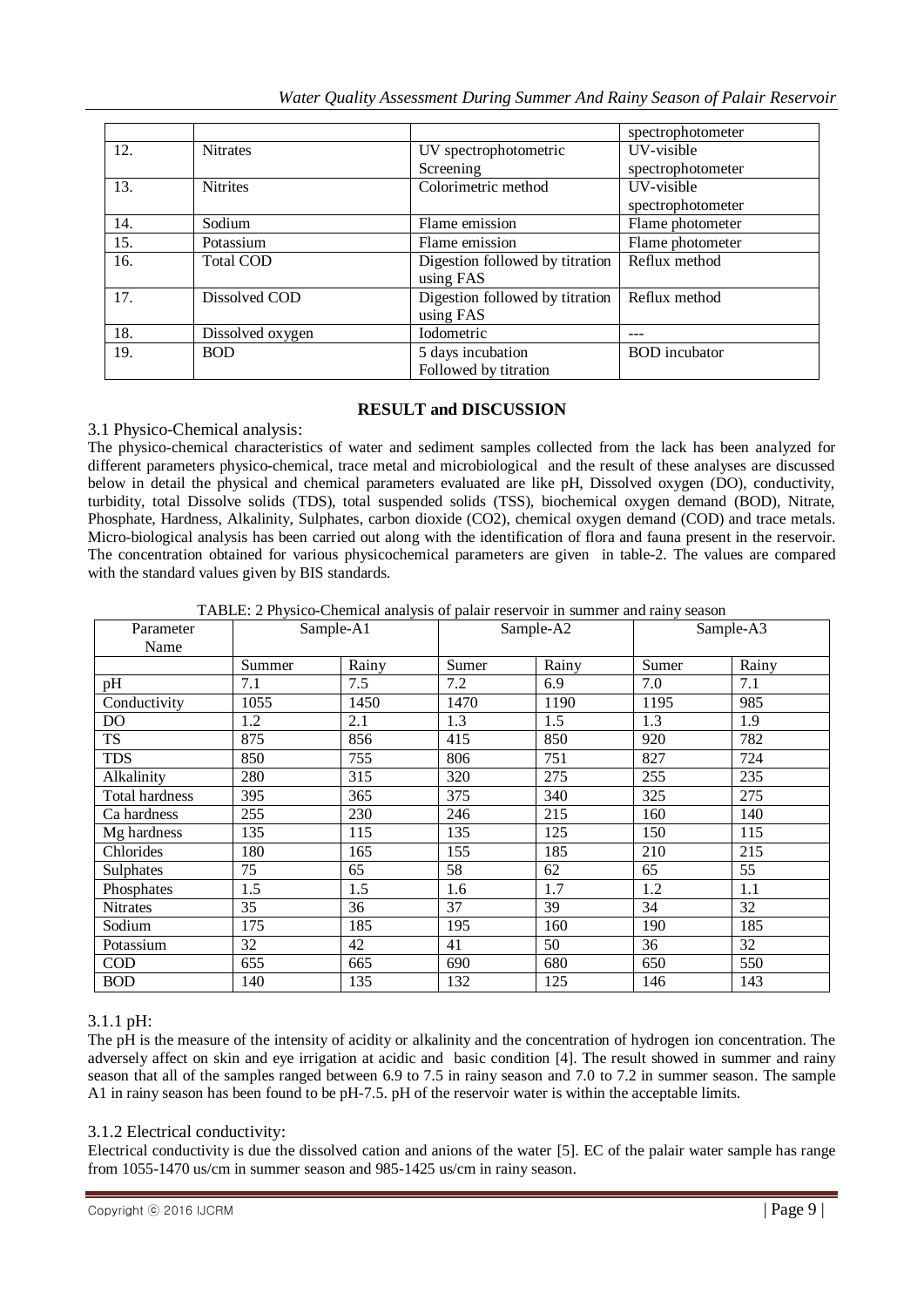# 3.1.3 Turbidity:

Turbidity is a measure of water clarity, which measures the suspended material in water. With increase in the turbidity of water the passage of light decreases. The turbidity of the reservoir water has ranged from 3.0 NTU to 16.5 NTU. This might be due to the human interference which is because of water level decrease and fishing activities. High turbidity can significantly reduce the aesthetic quality of reservoirs and streams, having a human impact on recreation and tourism. It can increase the cost of water treatment for drinking and food processing.

#### 3.1.4 Water temperature:

Water temperature is an important factor which influences the chemical, biochemical and biological characteristics of water body. In the present study the water temperature ranged from 24.5 degree centigrade to 27 degree centigrade.

# 3.1.5 Alkalinity:

Alkalinity is a measure of the capacity of water to neutralize acids. It is due to presence of bicarbonates, carbonates and hydroxide. The alkalinity of the reservoir has been observed to be in the range from 235 mg/l to 320mg/l rainy season and 256 mg/l to 364 mg/l in summer season. The inlet sample alkalinity observed to be more (364mg/l). then the outlet sample and it may be under permissible limits [6].

#### 3.1.6 Hardness:

When water passes through deposits of limestone, the level of ca2+ ,mg2+, and HCO3- ions concentration in the water greatly increase and causes the water as hard water. Total hardness is defined as the sum of calcium and magnesium. The total hardness ranged from 275 mg/l in summer season and 310 mg/l to 410 mf/l in rainy season, which had not exceeded the permissible limits of the BIS standards. At end of reservoir maximum hardness has observed.

#### 3.1.7 Calcium and magnesium:

Calcium is an important component of cell walls of aquatic plants, and of the bones or shells of aquatic organisms. Calcium concentration of the reservoir ranged from 140mg/l to 240mg/l in summer season and 140mg/l to 255 mg/l in rainy season where as the magnesium found to be  $98mg/1$  to  $140mg/1$  in summer season and  $115 mg/1$  to  $150mg/1$  in rainy season respectively.

#### 3.1.8 Chloride:

Chloride are not usually harmful to people, however the sodium part of table salt has been linked to heart and kidney disease. Chloride concentration id observed to range from 145mg/l – 210mg/l in summer season and 155mg/l to 215mg/l in rainy season. Which fall under the standard permissible limit of the drinking water standard. Sodium chloride may impart a salty taste to water at 250 mg/l however,

#### 3.1.9 Flouride (f):

High fluoride content in the reservoirs which could amount to a health risk, diseases of fillet, skin gills and bones which may contain high concentration of fluoride. The reservoir water sample fluoride concentration range from 0.6mg/l to 0.18 mg/l in the reservoir sample. Two sample were observed to 1.8mg/l and 1.7mg/l. the fluoride concentration of reservoir sample is in permissible limits of drinking water standards.

# 3.1.10 Sulphate  $(So_4 - 2)$ :

Sulphate helps in determination of water quality. While sulphate imparts a slightly smilder taste to drinking water than chloride, no significant taste effect are detected below 300 mg/l. the sluphate concentration in reservoir water range from 55mg/l to 75mg/l in rainy season. The sluphate concentration observed at inlet is 105 mg/l in summer and 88 mg/l in rainy season. The sulphate concentration in reservoir water is observed to be within permissible limits of drinking water standards.

# 3.1.11 Dissolved oxygen:

Dissolved oxygen analysis measure the amount of gaseous oxygen (O2) dissolved in an aqueous solution. The dissolved oxygen level in natural water and wastewaters depend on physical, chemical and biological activities in the water. A high level of dissolved oxygen means a low BOD and indicates a low level of organic contaminant or pollutant in the water [7]. The dissolved oxygen in reservoir water is found to range from 1.4 mg/l- 2.2 mg/l in summer and 1.2 mg/l to 1.9 mg/l in rainy season.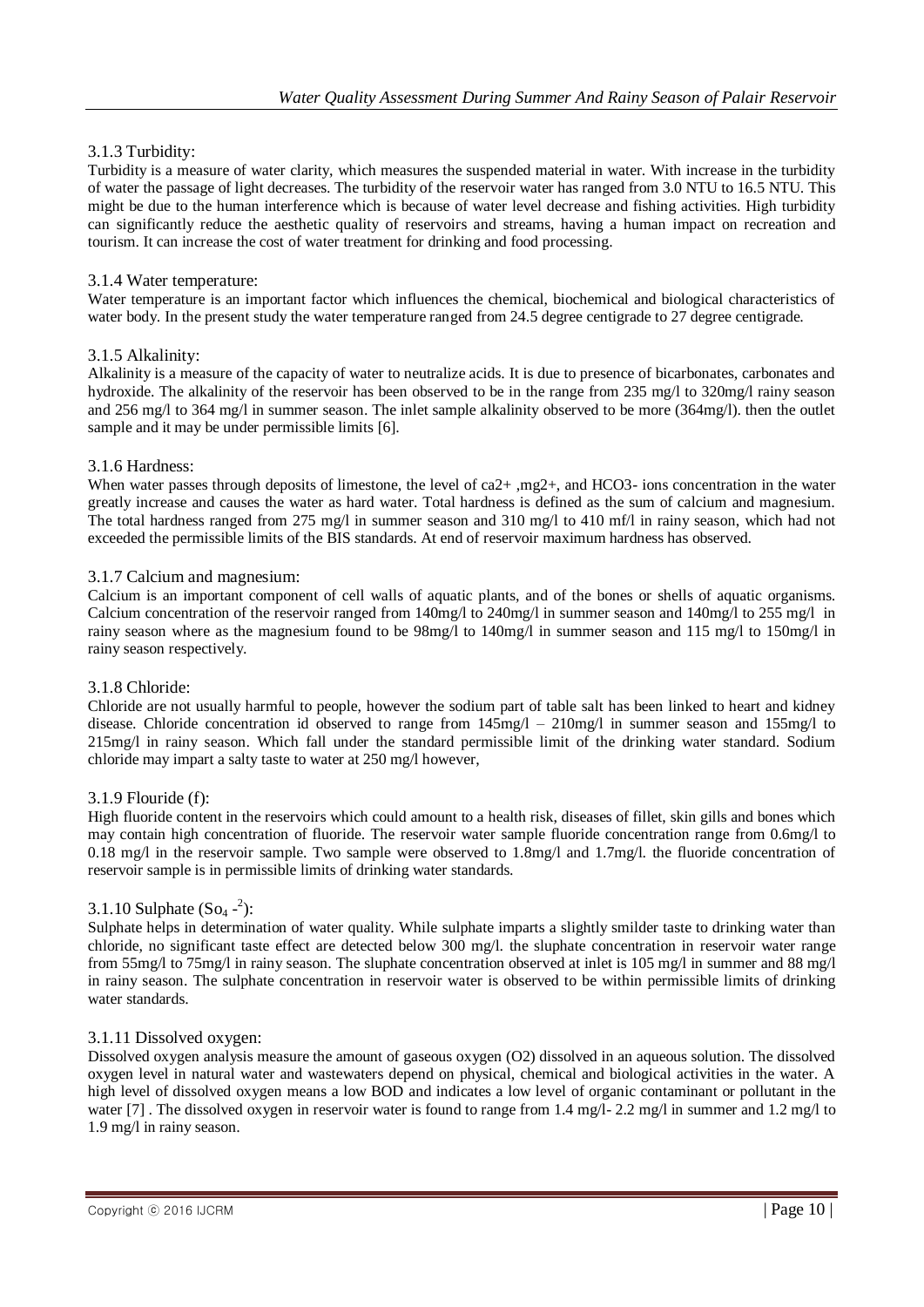# 3.1.12 Biochemical oxygen demand:

The biochemical oxygen demand, abbreviated as BOD, is a test for measuring the amount of bio-degradable organic material present in water. Which microorganisms, samples is observed to range from 90mg/l-154mg/l in summer and 115mg/l -146mg/l in rainy season and it may be due to the entering of domestic waste water agriculture runoff.

# 3.1.13 Chemical oxygen demand:

Chemical oxygen demand is a rapid two hours test which measure the oxygen required for the oxidation of all the substances present in water. COD is a reliable parameter for judging the extent of pollution in water. The COD of water increases with increasing concentration of organic matter. Chemical oxygen demand concentration in the reservoir water is observed to range from 410mg/l to 690mg/l in summer and 570mg/l to 680mg/l in rainy season recorded. The highest concentration of 680mg/l and 690mg/l of COD is observed in the sample in both seasons and it may be due to the entering of domestic waste water.

# 3.1.14 Nitrate:

Nitrate concentration demand on the activity of nitrifying bacteria which in turn gets influenced by the presence of dissolved oxygen. In the present study, the values of nitrate in the range from  $21$ mg/l to  $45$ mg/l in summer and  $32$  mg/l to 39mg/l in rainy season respectively.

# 3.1.15 TS and TDS:

In natural water, dissolved solids are composed mainly of carbonates, bicarbonates, chlorides, sulphates, phosphates, nitrates, calcium, magnesium, sodium, potassium, iron, and manganese. They originate from dissolution or weathering of the rocks and soil, including dissolution of lime, gypsum and other slowly dissolve soil minerals. The total solids are observed to range from 965mg/l to 1082mg/l in summer and 415mg/l to 920mg/l in rainy season and total dissolved solids range from 625mg/l to 926mg/l to in summer and 724mg/l to 850mg/l in rainy season respectively. Maximum permissible limit of water sample is 2000mg/l.

# 3.1.16 Sodium and Potassium:

Sodium and potassium are non-toxic metals. The principle source of sodium and potassium is the weathering of igneous rock and salt deposits, as well as the leaching of soils. Concentration of sodium is observed to range from 135mg/l to 221mg/l in summer and 160mg/l to195mg/l in rainy season, and at sample A2 (230mg/l) in summer, sample A2 (245mg/l) in rainy season points, concentration of sodium is observed to be high. The potassium concentration ranged from 21mg/l to 45mg/l in summer and 32mg/l to 50mg/l in rainy season respectively and at sample A5 (50mg/l) in summer, sample  $A2(48mg/1)$  in rainy season it's concentration is observed to be high.

# 3.2 Sediment quality analysis:

Sediment is a naturally occurring material and that is broken down by processes of weathering and erosion by strong. Movement of solid particles (sediment), typically due to a combination of the force of gravity acting on the solid particles, and/or the movement of the fluid in which the solution. So the parameters of the water may present in sediment quality. This enhanced the sediment quality assessment. The sediment quality assessment included parameters like pH, EC, Moisture contain, organic matter, phosphates etc.[8].

|           |           |       | Table. 5 Beamfull 1 if you'd Chemical 7 mar you |       |           |       |
|-----------|-----------|-------|-------------------------------------------------|-------|-----------|-------|
| Parameter | Sample-A1 |       | Sample-A2                                       |       | Sample-A3 |       |
| Name      |           |       |                                                 |       |           |       |
|           | Summer    | Rainy | Summer                                          | Rainy | Summer    | Rainy |
| pH        | 7.8       | 6.8   | 7.2                                             | 7.3   | 7.6       | 7.4   |
| EC        | 1385      | 1295  | 1522                                            | 1362  | 1186      | 1110  |
| Moisture  | 8.5       | 8.7   | 8.2                                             | 8.9   | 9.1       | 9.3   |
| Content   |           |       |                                                 |       |           |       |
| Chlorides | 2.1       | 1.9   | 2.3                                             | 2.2   | 2.1       | 2.0   |
| (mg/l)    |           |       |                                                 |       |           |       |
| Organic   | 12.5      | 11.3  | 12.9                                            | 12.2  | 10.0      | 9.8   |
| Matter    |           |       |                                                 |       |           |       |
| Phosphate | 1.6       | 1.4   | 1.7                                             | 1.5   | 1.4       | 1.3   |
|           |           |       |                                                 |       |           |       |

| Table: 3 Sediment Physico-Chemical Analysis |  |
|---------------------------------------------|--|
|---------------------------------------------|--|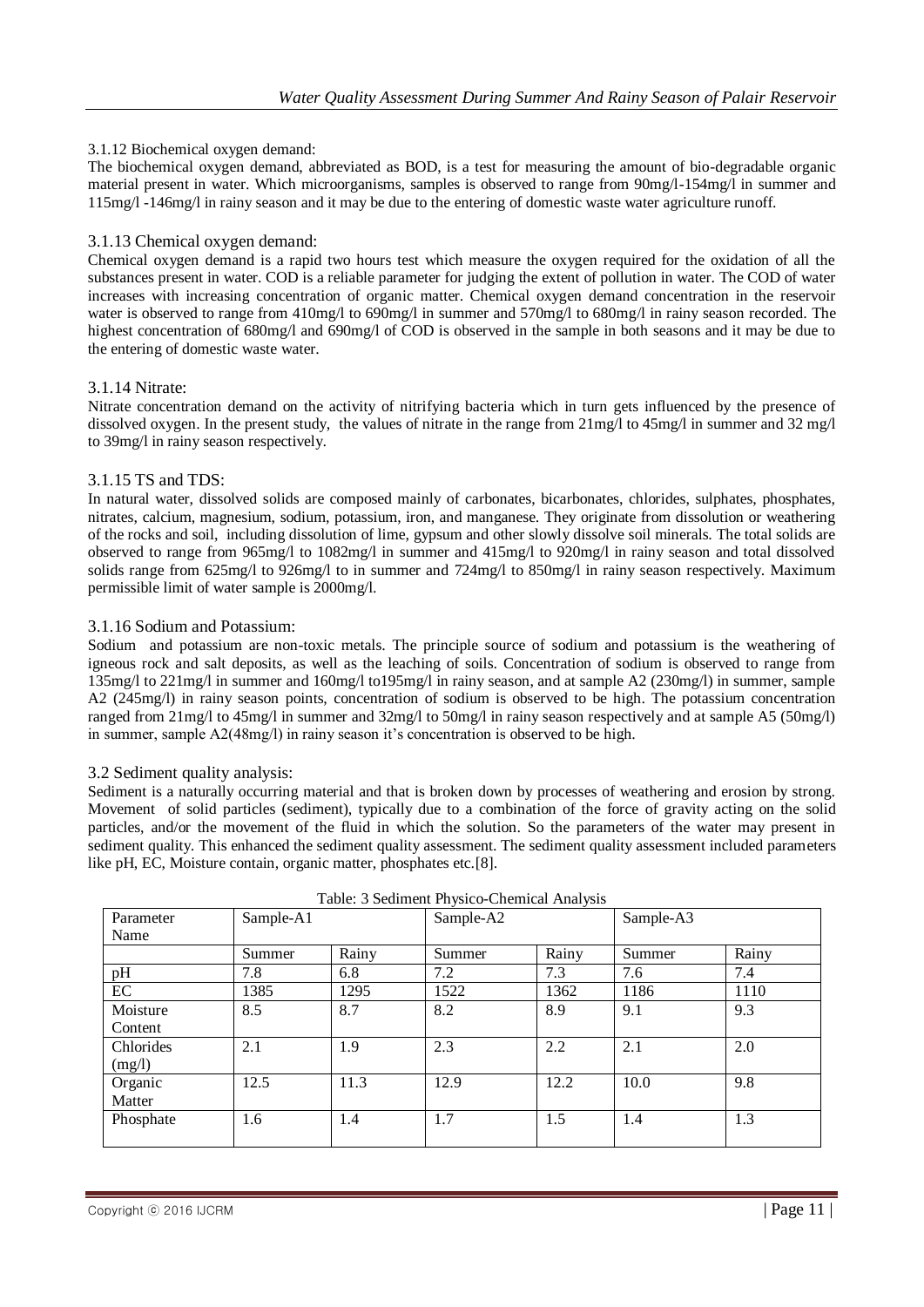# 3.2.1 pH:

pH of the sediment sample ranged between 6.8 to 7.9 in rainy and summer seasons, which is slightly alkalinity. The maximum pH has observed 7.9 at sample A5.

#### 3.2.2 Electrical conductivity:

Electrical conductivity of the sediment sample ranged between 1110-1522 us/cm.

#### 3.2.3 Phosphates:

Phosphates gives general physical appearance of sediment which strongly influence its properties like porosity, permeability, bulk density and organic matter [9]. The phosphates concentration of the reservoir sediment ranged from 1.1gm/kg to 1.7 mg/kg.

#### 3.2.4 Chlorides:

Chloride is used only slight increases in concentration of chloride occur with increasing depth in the sediment. Chloride is a common constituent in animals and human wastes, potash fertilizers and often a component of road deicing agents. The palair reservoir sediment sample in summer and rainy seasons, the chloride ranged between 1.9 mg/l to 2.5mg/l of sediment samples. The A6 sediment observed to be more that is 2.5 mg/kg.

#### 3.2.5 Organic matter:

Organic matter influences many of the physical, chemical, biological properties of soil. Some of the properties influenced by organic matter include soil structure, soil compressibility and shear strength. In addition, it also affects the water holding capacity, nutrient contributions, biological activity, and water and infiltration rates the organic matter in the reservoir sediment was in between 9.8 to 14.2 mg/kg. The organic matter in the sediment at inlet point A6 observed to be highest (14.2 mg/kg).

#### 3.2.6 Moisture content:

Moisture content is the water held in spaces between sediment particles and is usually associated to the bulk density, porosity and organic matter. Low moisture content in sediments may be result of sand dominance and medium organic content (chandrakiran 2013). Moisture bulk density, porosity and organic content. Moisture content observed in reservoir sediment sample ranged from 8.2 mg/kg to 9.4 mg/kg.

#### 3.3 Stream restoration:

The stream is contamination with different effluent and need to be restored by using various approaches. In the drainage basins the organic matter production has increased because of excessive nutrition in the water. Hence the effluence must be pre treated for equalization and pH adjustments. It is also essential to see that no industrial waste flows out of the factory in an open drain since this will be carried to the reservoirs along with rainwater.

Different methods have been employed to restore the reservoirs

- Precipitating the effluence components by using Alum before entering in to the reservoir.
- Reducing the algal biomass to increases the dissolve oxygen and water transparency which enhance light penetration in to the water helps to grow phytoplankton and these phytoplankton helps to reduce nutrients in the water.
- Removal of dead organic matter or sediment in the reservoir is essential to support aquatic life.

# **CONCLUSION**

The BOD of the Palair Reservoir samples were in ranged between 95mg/l to 154mg/l in summer and 90mg/l to 146mg/l in rainy season. The COD of the palair reservoir samples were in ranged between 458mg/l to 690mg/l in summer and 410mg/l to 680mg/l in rainy season respectively and it needs to be treated before used as agriculture purposes. And there is no need to treated before used as agriculture purposes. All the physical and chemical properties of palair reservoir water are within the acceptable limits. The samples collected in summer and rainy season since these values are restricted to summer and rainy seasons. These values could be change in winter so further work should be carried out by collecting water samples in winter season.

# **Corresponding Author:-Dr. Sridarala Ramu.**

Department of Humanities and Sciences, Vardhaman College of Engineering, SHAMSHABAD, HYDERABAD-501218, TELANGANA STATE, INDIA.